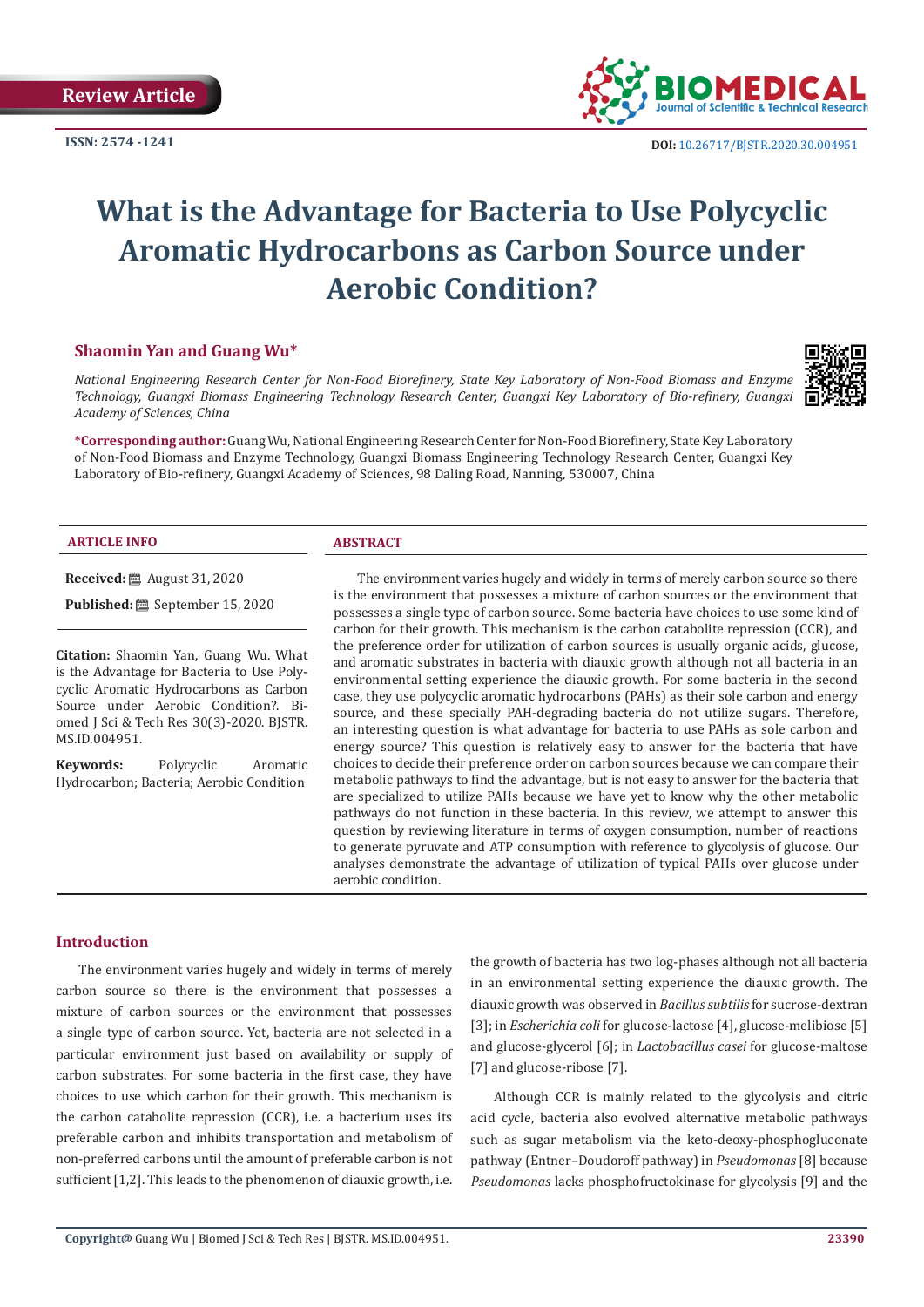pentose phosphate pathway [10]. Therefore, bacteria are able to live on various carbon sources. Indeed, *Pseudomonas aeuroginosa* PP4 and *Pseudomonas sp*. C5pp utilize glucose in their first logphase growth,but utilize aromatics in their second log-phase growth [11]. Further development shows that preference order for utilization of carbon sources in *Pseudomonas* is organic acids, glucose and aromatic substrates [12]. Intriguingly, not all species from *Pseudomonas* follow this preference order. For example, *P. putida* CSV86 utilizes aromatic substrates such as naphthalene, benzyl alcohol, benzoate, phenylacetic acid and phenylpropanoids (veratraldehyde, ferulic acid, vanillin and vanillic acid) prior to glucose [11-15]. This preference is very suggestive to biodegradation and bioremediation in environments [16], because pollution of aromatic compounds, especially, pollution of polycyclic aromatic hydrocarbons (PAHs), is harmful to humans and environments [17,18]. Accordingly, PAHs can be metabolized prior to other carbon sources. For bacteria, their uptake of PAHs requires

- 1) High-affinity systems,
- 2) Adhesion of PAHs to the solid substrate, and
- 3) Excretion of biosurfactant [19].

Although these requirements are relevant to uptake of PAHs, they are likely to be an indicator of CCR mechanism, which at first represses and then begins the synthesis of the enzymes for the transportation of less favorable carbon sources. In reality, *P. putida* CSV86 significantly expressed its *ben* locus in the first log phase and its *glc* locus in the second log phase when growing on glucose and benzoate [15]. Still, 3-day and <1 day lag phases in growth of *Mycobacterium sp*. strain CH1 with pyrene and phenanthrene or fluoranthene were observed [20]. Moreover, there are specialist PAH-degrading bacteria do not utilize sugars compared to generalist hydrocarbon-degrading organisms like *Pseudomonas*. An interesting question is what advantage for bacteria to use PAHs as sole carbon and energy source over other carbon sources? This question is relatively easy to answer for the bacteria that have choices to decide their preference order on carbon sources because we can compare their metabolic pathways to find the advantage, but is not easy to answer for the bacteria that are specialized to utilize PAHs because we have yet to know why the other metabolic pathways do not function in these bacteria. Indeed, it is hard to know how many carbon compounds in a certain environment are under the bacterial choices although pentose and hexose are the main choice in bacterial experiments. At this stage, we actually can only direct our attention to a small part of carbon sources, i.e. glucose as first step to approach to this topic. In this review, we attempt to answer this question by reviewing literature in terms of oxygen consumption, number of reactions to generate pyruvate and ATP consumption with reference to glycolysis of glucose.

# **Aromatic Catabolism in General**

Although at least 660 PAH structures have been documented [21], it is unknown how many PAHs bacteria can utilize. A review compiled 27 aromatic compounds, which can be utilized by around 40 bacterial species [22]. Thus, our knowledge on metabolism of aromatic compounds is limited to a small number of aromatic compounds including several typical PAHs. In fact, PAH bioremediation is dependent upon aerobic conditions [23]. Although aromatic compounds can serve as carbon source for bacteria, not all bacteria use aromatic compounds under aerobic condition. For example, *P. aeruginosa* is a facultative anaerobe living with partial or total oxygen depletion, under which it uses nitrate or nitrite as a terminal electron acceptor. When lacking of nitrate and nitrite, *P. aeruginosa* ferments arginine and pyruvate by substratelevel phosphorylation under anaerobic condition [24]. Utilization of aromatic compounds in bacteria not only means that a different preference order governed by CCR but also suggests the existence of additional mechanisms. For the latter case, *Sinorhizobium*, *Rhizobium* and *Bradyrhizobium* from α-proteobacteria [25,26], and *Pseudomonas* from γ-proteobacteria [27] are in favor of acetate as well as intermediates in the citric acid cycle such as succinate rather than common carbon sources such as glucose, fructose or lactose. For *Pseudomonads*, the underlying mechanism is the involvement of catabolite repression control (Crc) protein [28-33]. For *Rhizobacteria*, the underlying mechanism is the involvement of inducer accumulation [26]. Indeed, different mechanisms lead to different metabolic pathways.

Thus an interesting question is whether the existence of oxygen could evolutionarily lead the different mechanisms to converge into a few pathways, which become less diverging? This rationale could be plausible because the oxygen environment should play an extremely important role on the bacterial evolution and give aerobic bacteria the energetic advantage over anaerobic bacteria. Really, the metabolism of PAHs in fungi and anaerobes are usually nonspecific [34], but many pathways converge to catecholic intermediates in aerobic microorganisms [35,36]. In this case, we just need to pay our attention to the limited number of pathways and some parts of a pathway, which are very classic in PAH studies. To a broader sense, technical revolution and globalization led many indigenous languages to extinction because they lose their local advantage and languages converge into few languages. Another example should be that the environmental changes led to extinction of megafauna.

#### **Starting and Ending Points for Comparison**

In order to find out the advantage of utilization of PAHs over glucose in bacteria, we should compare catabolism and metabolism of PAHs with glucose. The uptake of a molecule of glucose by bacteria through phosphoenolpyruvate(PEP):carbohydrate phosphotransferase system consumes an ATP [1]. On the other hand, it is still not clear which transport systems are responsible for uptake of aromatic compounds, so we have no ways to know whether the uptake of PAHs consumes ATP. Hence, our starting point for comparison should began from the time, when glucose and PAHs enter into bacterial cells because we have yet to know the exact mechanisms of uptake of aromatic compounds through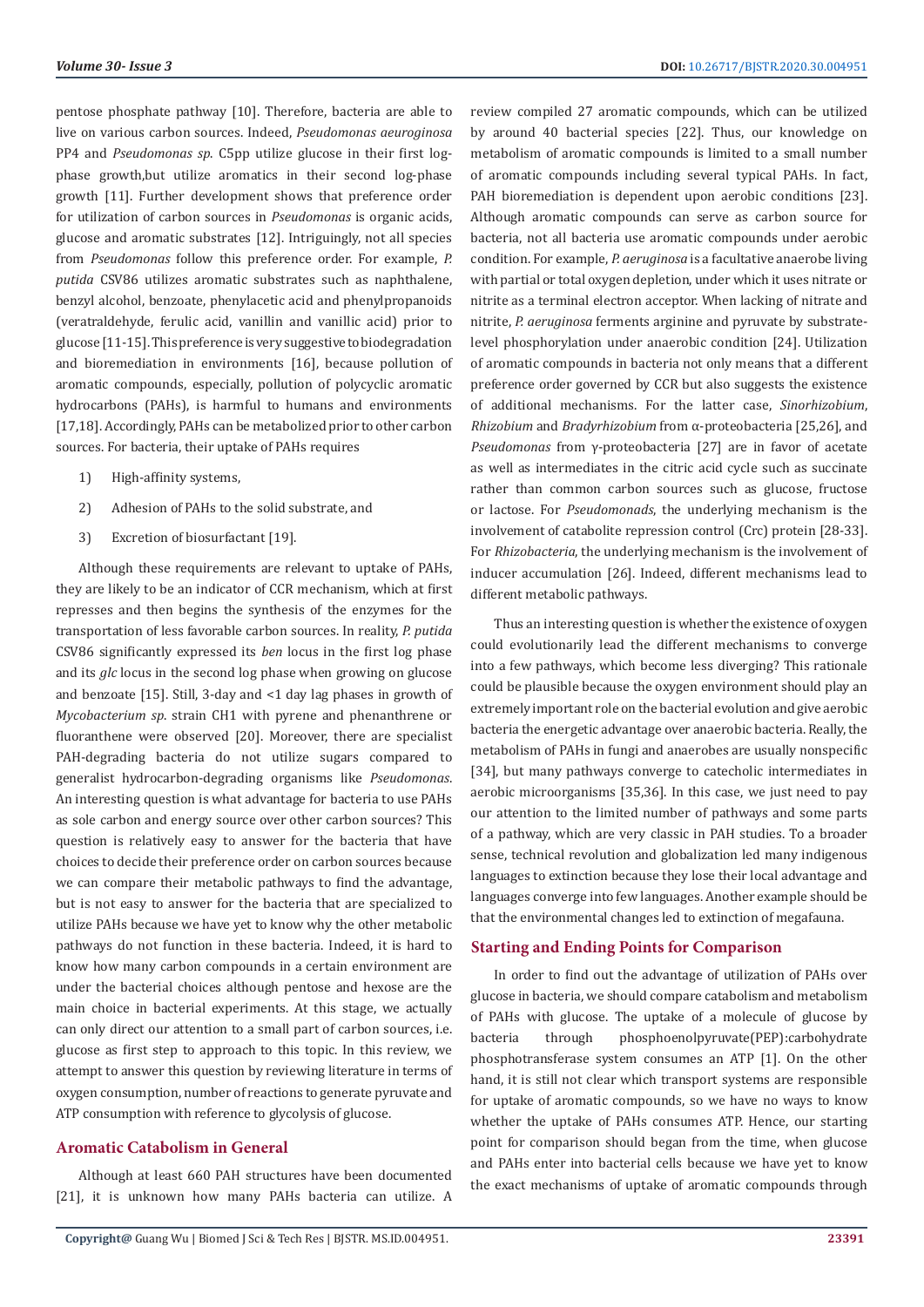bacterial membrane. Glucose can go through three catabolic pathways in bacteria:

- i. the glycolysis, which produces pyruvate;
- ii. the Entner–Doudoroff pathway, which produces pyruvate [8]; and
- iii. the pentose phosphate pathway, which is mainly related to anabolism rather than catabolism [10].

For the last two pathways, their initial steps are the same from β-D-glucose 6-phosphate to 6-phospho-D-gluconate whereas the first two pathways can meet at KDPG (Figure 1), and then both glycolysis and Entner–Doudoroff pathway produce pyruvate. Importantly, these reactions do not need oxygen no matter of whether bacteria are under aerobic or anaerobic conditions. Thereafter, pyruvate goes through the citric acid cycle [37] requiring oxygen, i.e. bacteria must be under aerobic condition. In Figure 1, we can see an advantage in *Pseudomonas*, because it lacks phosphofructokinase for glycolysis [9] and the pentose phosphate pathway [10], so glucose can only go through the Entner–Doudoroff pathway, which has fewer reactions than glycolysis although produces fewer ATP. To our knowledge, it is not clear whether a bacterium prefers more reactions with big production of ATP or fewer reactions with small production of ATP. However, Figure 1 does show a species advantage for *Pseudomonas*. Naphthalene can also be metabolized to pyruvate before reaching catechol and gentisate in Figure 2, and both catechol and gentisate can further be catabolized to pyruvate [38-42]. Therefore, the ending point for comparison should be pyruvate, not only because it is the end product of glycolysis but also because it is reachable to PAHs. Hereafter, pyruvate can go to citric acid cycle under aerobic condition or go to fermentation under anaerobic condition. On the other hand, the comparison would be arbitrary because the intermediates in the citric acid cycle are different leading to the difficulty in comparison.



**Figure 1:** Three pathways for glucose metabolism before reaching pyruvate.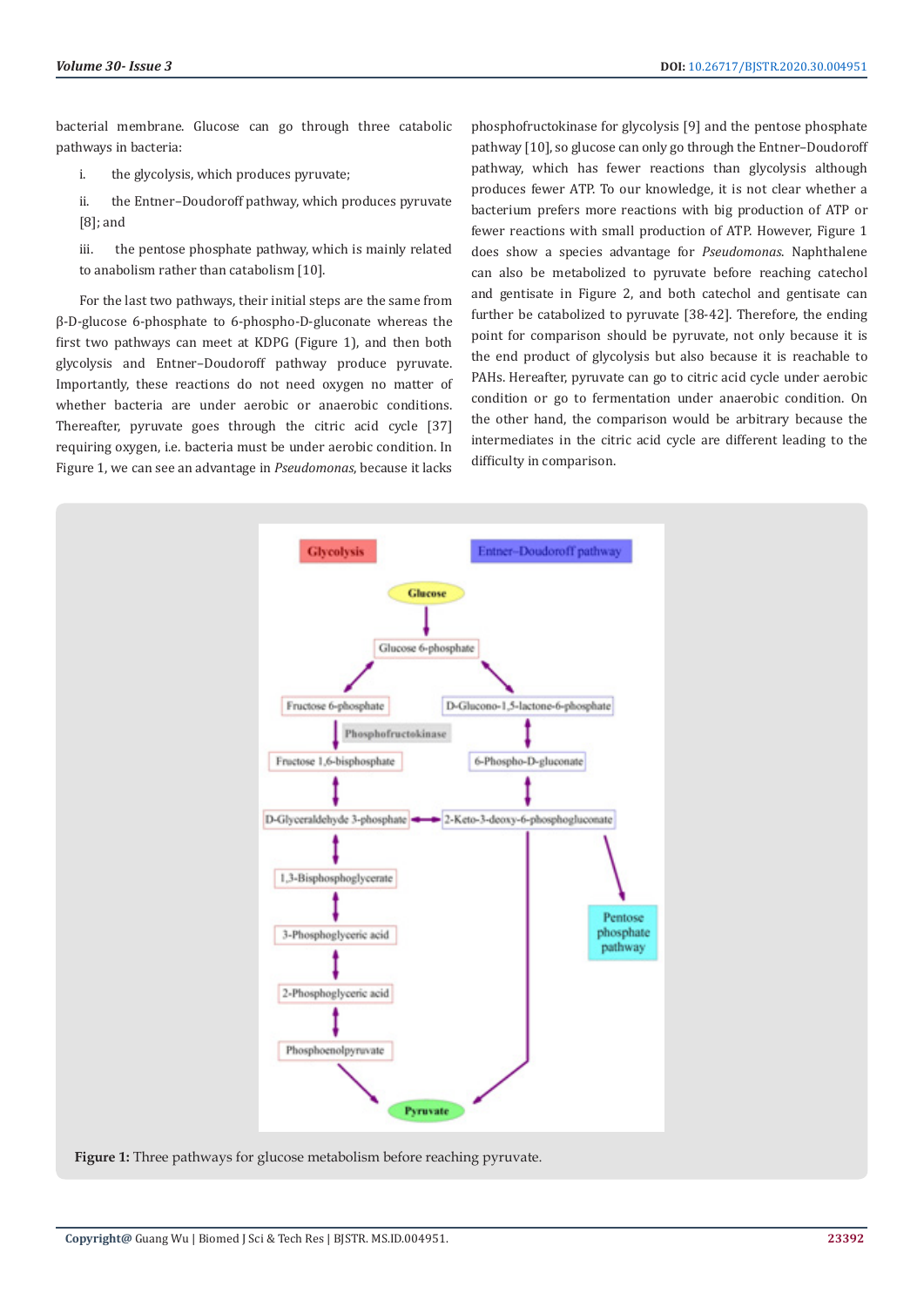

Again, if a bacterium prefers fewer reactions, then the choice of naphthalene has just five reactions to generate pyruvate whereas glycolysis needs ten reactions to generate pyruvate. For humans, the metabolism of PAHs aims to reduce their toxicity, whereas it is not clear whether bacteria have the same aim. However, it would be preferable to have the biological precursors such as pyruvate and acetyl coenzyme A, and fewer toxic intermediates such as o-quinones as metabolites [43-46]. This is the second reason to choose pyruvate as an ending point for comparison. We agree that the starting and ending points for comparison are debatable because there are many intermediate chemicals in degradation pathways. This is the dilemma between generalization and individuation: if we detail each intermediate chemical for comparison we lose the

generalization, otherwise the comparison looks speculative and hypothetic. This is also the dilemma between simplification and sophistication: we cannot find the rules without simplification, but the rules always include exceptions. For this review, we had to make a compromise as an initial step towards future researches.

# **From PAHs to Salicylate**

Although pyruvate is set as the ending point for comparison, salicylate is an important intermediate in Figure 2. In fact, the catabolic pathway of typical PAHs usually reaches to salicylate. As shown in Figure 2, 2-ring naphthalene reaches to salicylate through six reactions as follows [38,47,48].

| naphthalene + $O_2$ + NADH + H <sup>+</sup> <=> cis-1,2-dihydronaphthalene-1,2-diol + NAD <sup>+</sup>                                         | Re. 1 |
|------------------------------------------------------------------------------------------------------------------------------------------------|-------|
| cis $-1$ , $2$ – dihydronaphthalene $-1$ , $2$ – diol $+$ NAD <sup>+</sup> <=> naphthalene $-1$ , $2$ – diol $+$ NADH $+$ H <sup>+</sup> Re. 2 |       |
| naphthalene $-1, 2-diol + O_2 \leq 2-hydroxychromene - 2-carboxylate$                                                                          | Re.3  |
| $2-hydroxychromene-2-carboxylate \iff trans-o-hydroxybenzylidene pyruvate$                                                                     | Re. 4 |
| trans - o - hydroxybenzylidenepyruvate + $H_2O \le$ > salicylaldehyde + pyruvate                                                               | Re. 5 |
| salicylaldehyde + $NAD^+ + H2O \iff$ salicylate + $NADH + H^+$                                                                                 | Re. 6 |

For net consumption and production, the degradation from naphthalene to salicylate consumes NAD<sup>+</sup>, 2  $O_2$  and 2  $H_2O$ , but produces NADH, H<sup>+</sup> and pyruvate. This pathway was called the upper catabolic pathway in *P. putida* G7 [38]. Comparing Figure 1 with Figure 2 and above six reactions, we can immediately find

the advantage of utilization of naphthalene over glucose in terms of oxygen consumption, number of reactions to generate pyruvate and ATP consumption.

1) The pathway from naphthalene to salicylate consumes 2 oxygen molecules, whereas glycolysis does not need oxygen.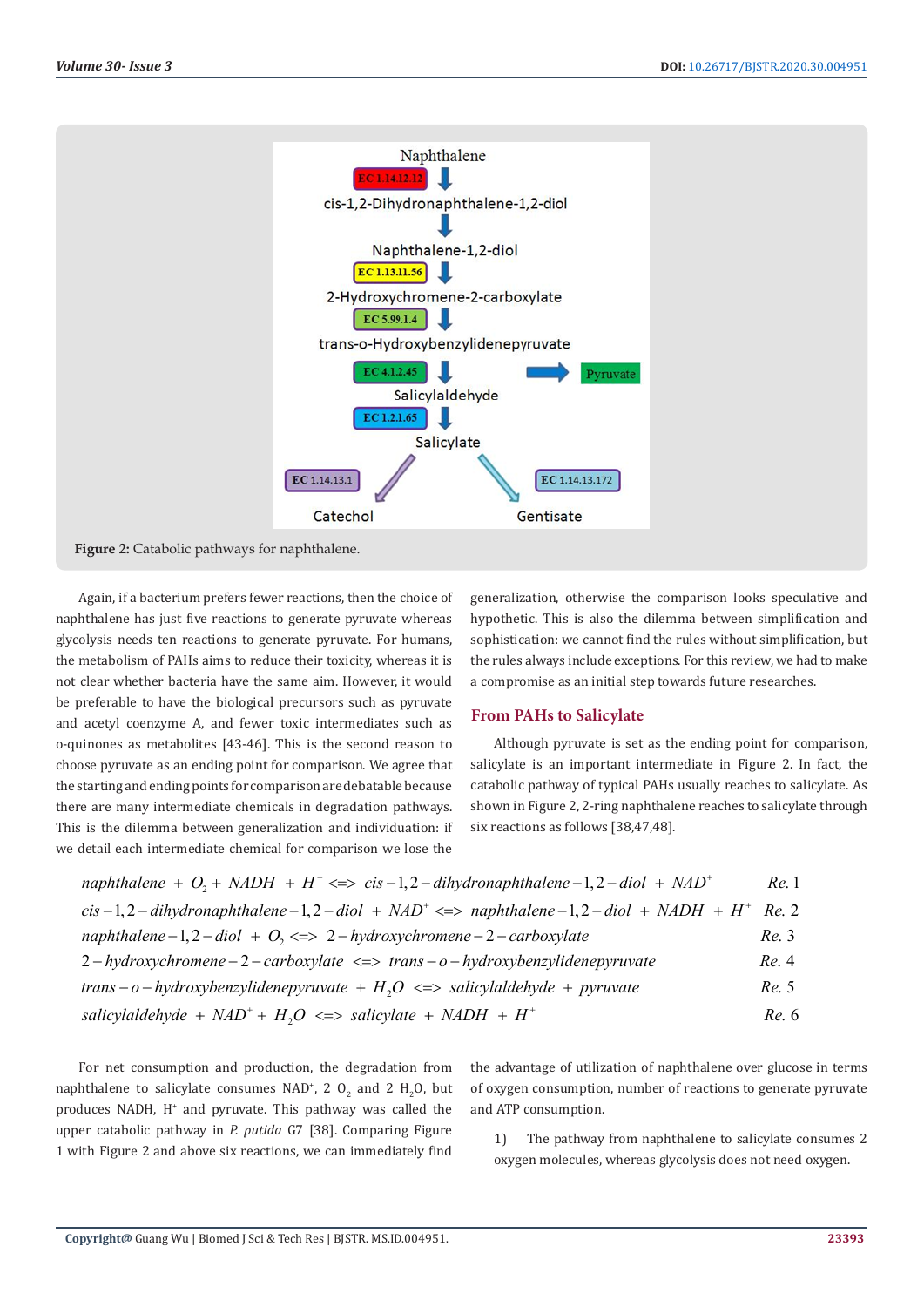2) Although salicylate is not the final product for naphthalene, pyruvate is already generated and the number of reactions to produce pyruvate is just 5, whereas this requires ten reactions in glycolysis.

3) No ATP is needed for naphthalene, but ATP is needed in glycolysis, which though produces ATP eventually. Following this line of thought, we can look at other typical PAHs.

Fluorene has 3 rings, but only two are benzene rings. Although fluorene has three major catabolic pathways [42,49-53], it has a pathway to reach salicylate [51,52]. Anthracene has three benzene rings. Of its four catabolic pathways, there is a pathway to reach salicylate [38,54-56]. Figure 3 shows the net consumption and generation of molecules from typical PAHs to salicylate. However,

this figure does not include typical 3-ring phenanthrene, 4-ring pyrene and 5-ring benzo[α]pyrene, because they do not go through the pathways to salicylate. As can be seen in Figure 3, these PAHs already produce pyruvate before catabolizing to salicylate. On the other hand, the catabolism of salicylate will further produce pyruvate. This should be an advantage for bacteria to utilize PAHs. All these pathways from three PAHs to salicylate begin with naphthalene 1,2-dioxygenase (EC 1.14.12.12), which requires the first oxygen. Then the second oxygen is required for naphthalene with 1,2-dihydroxynaphthalene dioxygenase (EC 1.13.11.56), for fluorene with 3,4-dihydroxyfluorene 4,4a-dioxygenase (EC 1.13.11.- ), and for anthracene with anthracene-1,2-diol 1,2-dioxygenase meta-cleavage (EC 1.13.11.-).



**Figure 3:** Net consumption and generation of molecules from naphthalene, fluorene and anthracene to salicylate.

These two oxygen-requiring reactions sufficiently take the advantage under aerobic condition. By clear contrast, glycolysis does not take this advantage under aerobic condition. Both fluorene and anthracene need only four reactions to generate pyruvate, but do not need ATP. Moreover, the glycolysis is a balanced reaction, so its reacted products can stay in bacteria without going to further reactions. By contrast, the pathways from PAHs to salicylate generate the products, which require further reactions such as diphosphate and NAD<sup>+</sup> . This prerequisite provides the base for further reactions. Actually, pyruvate is required for the uptake of glucose through phosphoenolpyruvate(PEP):carbohydrate phosphotransferase system [1], whereas the uptake of PAHs does not go through this system, thus the pyruvate generated by PAHs can be used for other purposes.

#### **From PAHs to Phthalate**

Compared with the pathways from PAHs to salicylate, the pathways from PAHs to phthalate appear to be widespread and efficient because fluorene, anthracene, phenanthrene and pyrene have the pathways to phthalate (Figure 4). Although phenanthrene and pyrene can reach salicylate, they have to go through naphthalene [57-60]. The pathways from PAHs to phthalate are more efficient because they have more reactions to use oxygen. Fluorene, anthracene and phenanthrene have three oxygen-requiring reactions, and pyrene has five oxygen-requiring reactions. Clearly, these reactions take fully the advantage in aerobic condition. For fluorene, the first oxygen-requiring reaction again needs naphthalene 1,2-dioxygenase (EC 1.14.12.12), which in fact serves as monooxygenase adds a single oxygen atom at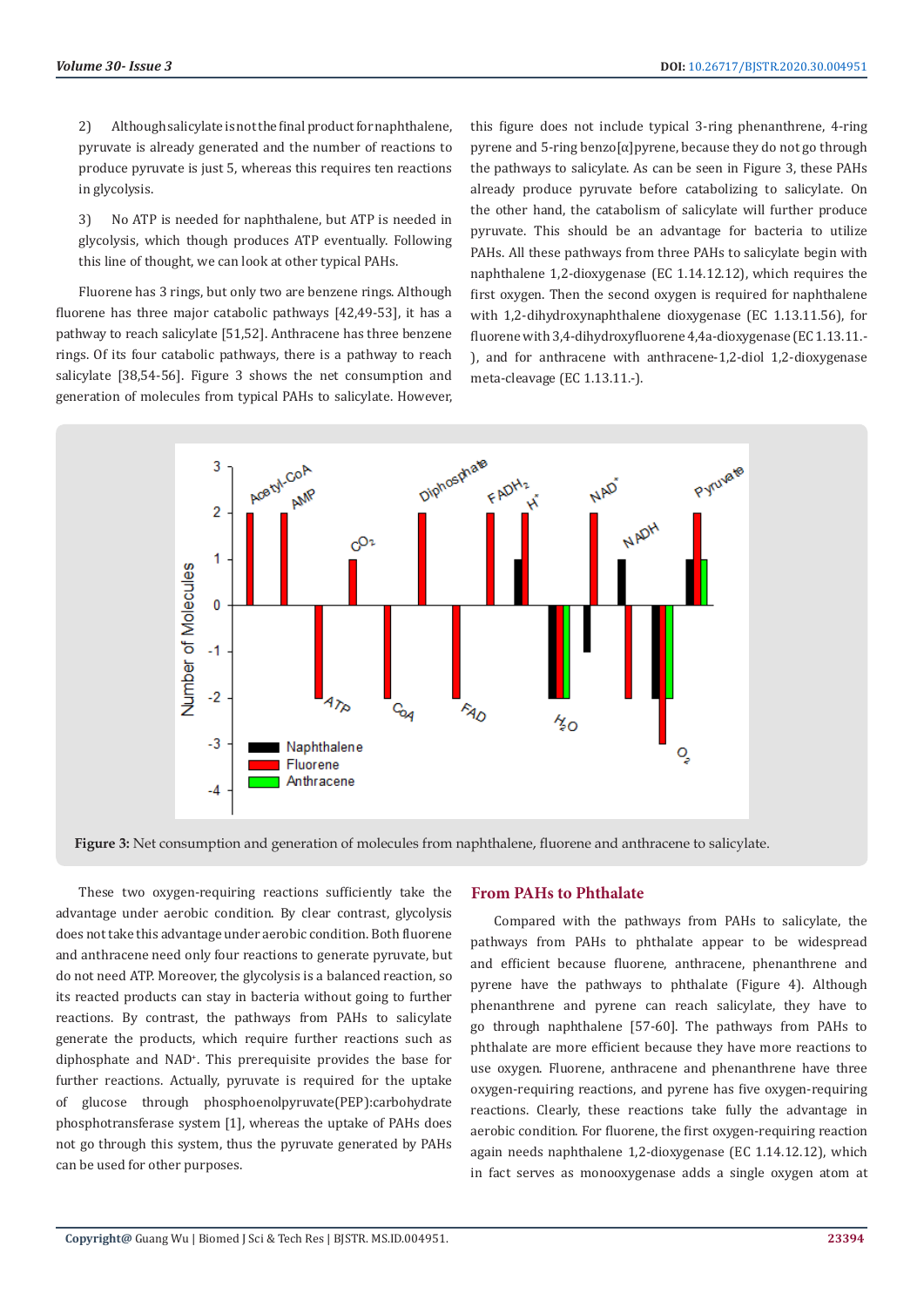fluorene and the other oxygen atom combines with 2 H to become  $H_2O$ . The second oxygen-requiring reaction needs 9-fluorenone-3,4-dioxygenase (EC 1.14.12.-), and the third oxygen-requiring reaction needs 2,3-dihydroxy-2'-carboxybiphenyl 1,2-dioxygenase (EC 1.13.-.-). Although this pathway looks efficient, only 7.4% initial fluorene went through it in *Arthrobacter sp*. strain F101 [52].



**Figure 4:** Net consumption and generation of molecules from fluorene, anthracene, phenanthrene and pyrene to phthalate.

For anthracene, the first oxygen-requiring reaction again needs naphthalene 1,2-dioxygenase (EC 1.14.12.12), the second oxygenrequiring reaction needs anthracene-1,2-diol 1,2-dioxygenase (EC 1.13.11.-), and the third oxygen-requiring reaction needs 3-hydroxy-2-naphthoate 2,3-dioxygenase (EC 1.13.11.-). In fact, this pathway is more complicated than the pathway to salicylate; however, it consumes one more oxygen molecules than the pathway to salicylate. Thus it is not clear whether a bacterium deliberately does so. For phenanthrene, the first oxygen-requiring reaction needs phenathrene dioxygenase (EC 1.13.11.-), the second oxygenrequiring reaction needs extradiol dioxygenase (EC 1.13.11.-), and the third oxygen-requiring reaction needs 1-hydroxy-2-naphthoate dioxygenase (EC 1.13.11.38). Although this pathway consumes three oxygen molecules, phenanthrene can pass around 1-hydroxy-2-naphthoate dioxygenase (EC 1.13.11.38) to naphthalene degradation to salicylate, which requires total four oxygen molecules. For pyrene, the first oxygen-requiring reaction needs pyrene dioxygenase (EC 1.14.-.-), the second oxygen-requiring reaction needs 4,5-dihydroxypyrene dioxygenase (EC 1.13.11.-), and the third oxygen-requiring reaction needs phenanthrene-4 carboxylate dioxygenase (EC 1.14.12.-), from here the reactions go to the phenanthrene pathway to consume additional two oxygen molecules to reach phthalate requiring a total five oxygen molecules, or pass around 1-hydroxy-2-naphthoate dioxygenase (EC 1.13.11.38) to naphthalene degradation to reach salicylate

requiring total six oxygen molecules. In comparison with glycolysis, a lot of oxygen molecules are consumed in the pathways from PAHs to phthalate, so PAHs catabolism takes fully the advantage of aerobic condition.

In terms of the number of reactions to generate pyruvate, anthracene and phenanthrene need four and five reactions, respectively, while pyrene needs 9 and 12 reactions to generate its first and second pyruvates. The pathways to phthalate also produce pyruvate except for fluorene. Moreover, they do not require as many reactions as glycolysis to generate pyruvate. This is also an advantage of PAHs over glucose. In terms of ATP, these four typical PAHs do not consume ATP to reach phthalate. Comparing Figure 4 with Figure 3, it is clear that the pathways from PAHs to phthalate are simpler than the pathways from PAHs to salicylate because these pathways do not require complicated molecules, for example, CoA in fluorene. This is very meaningful because CoA can be used to form benzoyl-CoA or methyl-benzoyl-CoA, which then can be used by bacteria under anaerobic conditions [61].

# **Other Pathways**

In addition to salicylate and phthalate, there are several minor pathways to generate different products. For fluorene, it goes to 3-chromanone [50,52,62], which requires 2 H<sup>+</sup>, 2 NADH, 2 H<sub>2</sub>O and  $30_{\tiny 2}$ , but produces 2 e , 2 NAD\*, CO $_{\tiny 2}$  and pyruvate. Actually, this pathway is very efficient because it has five reactions but needs three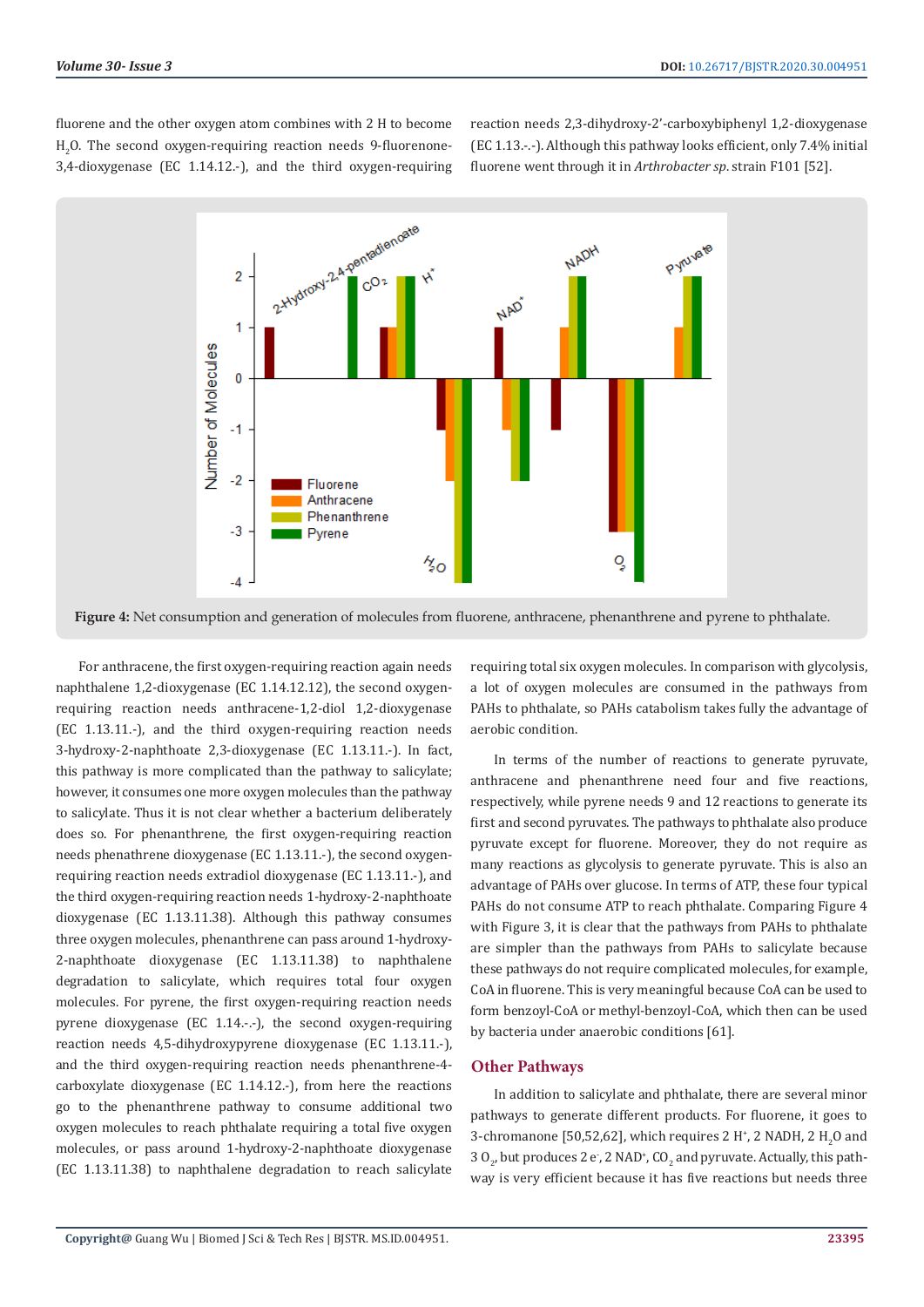oxygen molecules, and produces pyruvate in the third reaction. The first oxygen molecule is added together two H<sup>+</sup> by a dioxygenase. Actually, the first step in this pathway and the pathway to salicylate is the oxidation to dihydrodiol products. For anthracene, it goes to 9,10-anthraquinone, which requires  $0_{\tiny 2}$  and 2 e , but produces 2 H+ . Although this pathway requires oxygen, it does not produce pyruvate, and stops at 9,10-anthraquinone. In another pathway, anthracene goes to 3-(2-carboxyvinyl)naphthalene-2-carboxylic acid, which requires two oxygen molecules but does not generate pyruvate, and 3-(2-carboxyvinyl)naphthalene-2-carboxylic acid is the end product. Anyway, these two pathways have yet to find their further catabolic pathways so far [63] although the difference between the pathway to 9,10-anthraquinone and the pathway to salicylate is the difference between anthracene-cis-1,2-dihydrodiol and anthracene-9,10-dihydrodiol. For pyrene, 6,6-dihydroxy-2,2-biphenyl dicarboxylic acid implies the dioxygenation on 4,5 positions and 9,10 positions, and the cleavage on both central rings [64].

The abovementioned dihydroxylated intermediates may then be catabolized by either an ortho-cleavage pathway or a metacleavage pathway [65]. For phenanthrene, two minor pathways going to 9-phenanthrol and 1-methoxy-phenanthrene, which are still 3-ring compounds and have yet to find their further catabolic pathways so far [63]. However, the initial step in these two pathways is an addition of single oxygen atom by a hydroxylase serving as mono-oxygenase. Benzo[**α**]pyrene is also a typical PAH. Because of its five benzene rings, but few bacteria can catabolize it such as *Mycobacterium sp.* [66-68], *Sphingomonas paucimobilis* [69] and *Stenotrophomonas maltophilia* [70-72]. For benzo[**α**]pyrene, its initial step in the aerobic catabolism is also the oxidation to a dihydrodiol at almost all double carbon bond position: benzo[**α**]

pyrene-cis-4,5-dihydrodiol, benzo[**α**]pyrene-cis-7,8-dihydrodiol, benzo[**α**]pyrene-cis-9,10-dihydrodiol and benzo[**α**]pyrene-cis/ trans-11,12-dihydrodiol. Accordingly, 4-ring benz[**α**]anthracene can also be catabolized in a similar manner [68,73]. But it is still not much known on the further catabolic mechanism for 5-ring to 4-ring PAHs [74-77].

# **Final Step to Pyruvate**

After reaching salicylate from PAHs, salicylate can be catabolized to catechol, consuming H<sup>+</sup>, NADH and O<sub>2</sub>, and producing CO<sub>2</sub>, H<sub>2</sub>O and NAD<sup>+</sup> . From salicylate to pyruvate and acetaldehyde in naphthalene catabolism was called the lower catabolic pathway through the catechol meta-cleavage pathway [38,41,47,48]. Thereafter, catechol can produce pyruvate as consuming 2  $H_2O$ , CoA, NAD<sup>+</sup> and  $O_2$ , and producing formate, H<sup>+</sup> , NADH and pyruvate. Nevertheless, catechol consumes  $O_2$ ,  $H_2O$ , acetyl-CoA and succinyl-CoA but produces CoA and succinate, which are carbon source for *Sinorhizobium, Rhizobium, Bradyrhizobium* [25,26] and *Pseudomonas* [27]. For phthalate, it can produce 2 pyruvates and formate consuming 2  $H_2O$  and 2  $O_2$ , and generating  $CO_2$ . In fact, phthalate is very important because many pathways channel to it. For instance, the catabolism of fluoranthene in M. vanbaalenii PYR-1 is initiated by mono- and di-oxygenation reactions in four pathways routing to phthalate, which then goes to **β**-ketoadipate pathway to become intermediates in citric acid cycle [78]. For gentisate, it can go to pyruvate and fumarate consuming  $\mathsf{O}_2$  and  $\mathsf{H}_2\mathsf{O}.$  Table 1 summarizes the pathways from glucose to pyruvate and from typical PAHs to pyruvate. As can be seen in this table, the low-molecular-weight PAHs do not have too many reactions compared with glucose to be catabolized to pyruvate. However, PAHs do not generate ATP during their catabolism to pyruvate.

**Table 1:** Comparison of pathways from glucose to pyruvate and from typical PAHs to pyruvate (the pathways were obtained by combining of reactions from KEGG [63] together).

| <b>Pathways</b>                                                                                                                                                                                                                             | Number of<br><b>Reactions</b> | <b>Via</b>                            |
|---------------------------------------------------------------------------------------------------------------------------------------------------------------------------------------------------------------------------------------------|-------------------------------|---------------------------------------|
| glucose + 2 NAD <sup>+</sup> + 2 ADP + 2 P <sub>i</sub> = = > 2 pyruvate + 2 NADH + 2 H <sup>+</sup> + 2 ATP + 2 H <sub>2</sub> O                                                                                                           | 10                            |                                       |
| naphthalene + 4 $0, +3$ H <sub>2</sub> O = = > 2 pyruvate + acetaldehyde + formate + CO <sub>2</sub>                                                                                                                                        | 11                            | salicylate<br>catechol                |
| naphthalene +4 $0, +2$ H <sub>2</sub> $0 ==$ > 2 pyruvate + fumarate                                                                                                                                                                        | 10                            | gentisate                             |
| 2 fluorene + 2 ATP + 2 CoA + 2 FAD + 6 H <sub>2</sub> O + 4 NADH + 10 O <sub>2</sub> = $>$ 2 acetaldehyde + 2 acetyl-CoA + 2 AMP + 2<br>diphosphate + 2 FADH <sub>2</sub> + 2 formate + 3 CO <sub>2</sub> + 4 NAD <sup>+</sup> + 4 pyruvate | 13                            | naphthalene<br>salicylate<br>catechol |
| 2 fluorene + 2 H <sup>+</sup> + 2 NADH + 8 H <sub>2</sub> O + 7 O <sub>2</sub> = = > 4 e <sup>+</sup> + 2 NAD <sup>+</sup> + 2 acetaldehyde + 2 CO <sub>2</sub> + 2 formate + 4 pyruvate                                                    | 10                            | 3-chromanone                          |
| fluorene + 3 H <sub>2</sub> O + NADH + 5 O <sub>2</sub> = = > H <sup>+</sup> + NAD <sup>+</sup> + CO <sub>2</sub> + formate + 2 pyruvate + 2-hydroxy-2,4-pentadienoate                                                                      | 13                            | phthalate                             |
| anthracene + H <sup>+</sup> + 3 H <sub>2</sub> O + NADH + 4 O <sub>2</sub> = = > acetaldehyde + CO <sub>2</sub> + formate + NAD <sup>+</sup> + 2 pyruvate                                                                                   | 11                            | salicylate<br>catechol                |
| anthracene + 4 H <sub>2</sub> O + NAD <sup>+</sup> + 5 O <sub>2</sub> = = > CO <sub>2</sub> + formate + NADH + 3 pyruvate                                                                                                                   | 14                            | phthalate                             |
| phenanthrene + 4 H <sub>2</sub> O + 6 O <sub>2</sub> = = > acetaldehyde + 2 CO <sub>2</sub> + formate + 3 pyruvate                                                                                                                          | 16                            | catechol                              |
| phenanthrene + 6 H <sub>2</sub> O + 2 NAD <sup>+</sup> + 5 O <sub>2</sub> = > CO <sub>2</sub> + formate + 2 H <sup>+</sup> + 2 NADH + 4 pyruvate                                                                                            | 16                            | phthalate                             |
| pyrene + 6 H <sub>2</sub> O + 2 NAD <sup>+</sup> + 7 O <sub>2</sub> = = > 3 CO <sub>2</sub> + formate + 2 H <sup>+</sup> + 2 NADH + 4 pyruvate                                                                                              | 20                            | phthalate                             |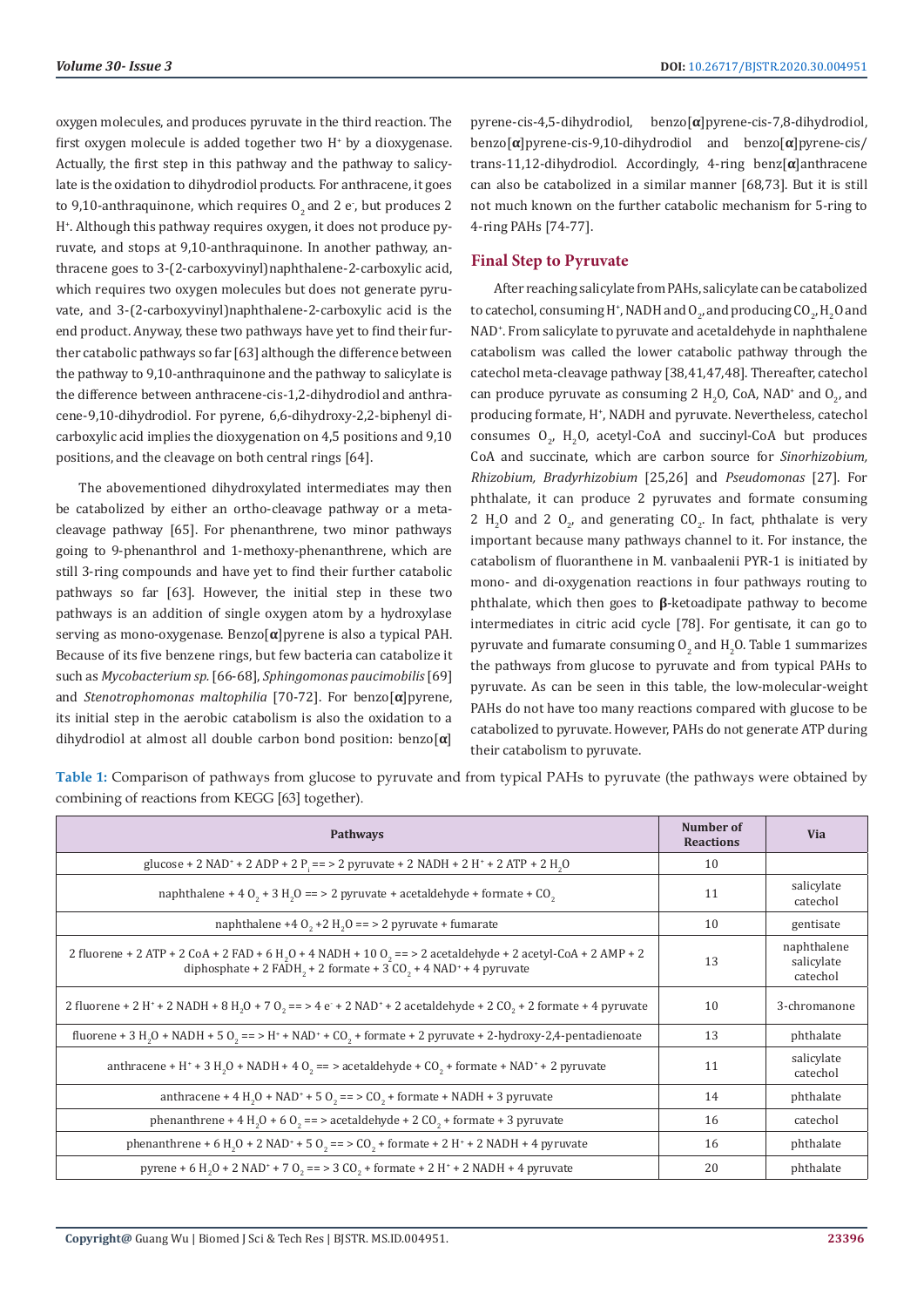The metabolic network for 10 PAHs in *M. vanbaalenii* PYR-1 includes 183 metabolites and 224 chemical reactions [46]. Although typical PAHs can go through two major pathways to pyruvates, i.e. catechol and phthalate, it seems that phthalate may be preferable. For example, although phenanthrene can go through catechol pathway to pyruvate, i.e. a part of pathway of catabolim of naphthalene, bacteria using ortho-cleavage mechanism cannot grow up with naphthalene as sole carbon source [79,80]. Nevertheless, the generation of energy is not the only determinant factor to decide the PAH catabolic pathways. For example, the catabolism of fluoranthene in *M. vanbaalenii* PYR-1 can go C-1,2, C-7,8 and C-8,9 dioxygenation pathways but not in the C-2,3 dioxygenation pathway [81]. An important aspect is whether bacteria deliberate to channel PAHs towards more productivity and less toxicity, which was considered to be related to pleiotropic and epistatic functional responsibility in enzymes [81]. Furthermore, there are bacteria that can utilize PAH as sole carbon and energy source, such genera are *Cycloclasticus* [82,83], *Porticoccus hydrocarbonoclasticus* [84,85], *Neptunomonas* [86], *Algiphilus* [87,88].

These bacteria are marine bacteria, which draw much attention recently. However, the marine environments are quite different from the environments, where our familiar bacteria live. In fact, most of our current knowledge on carbon metabolism and PAH degradation comes from bacteria living in the land environments. Therefore, it is still difficult to apply our analysis to the marine bacteria with respect to each metabolic pathway. Anyway, these marine bacteria might have already evolved to the stage that they can solely use PAHs without utilization of sugar, which on the other side demonstrates the advantage of utilization of PAHs over other carbon sources. An important issue that is not clear to us is whether an enzymatic reaction can be clarified as endothermic or exothermic although we certainly know that these enzymatic reactions either absorbing of heat or releasing of heat. This is because it is often mentioned that an enzyme reduces the activation energy for a chemical reaction, but without indicating whether the reaction is endothermic or exothermic.

# **Conclusion**

It is not clear whether each reaction in PAHs catabolism is endothermic or exothermic, thus we have no way to determine the advantage from viewpoint of heat consumption and generation. In this review, the analyses were conducted according to three comparison criteria, oxygen consumption, number of reactions to generate pyruvate and ATP consumption with reference to glycolysis of glucose. Our review demonstrates the advantages of utilization of PAHs over glucose under aerobic condition. We have yet to address the advantage of cometabolic biodegradation, which was shown as early as 70s in last century [89], and whether there is a possible advantage under anaerobic condition. However, it is unlikely to find such advantage of utilization of PAHs over glucose under anaerobic condition.

#### **Funding**

This study was partly supported by National Natural Science Foundation of China (No. 31460296 and 31560315), Key Project of Guangxi Scientific Research and Technology Development Plan (AB17190534).

### **Conflict of Interest Statement**

The authors declare that the research was conducted in the absence of any commercial or financial relationships that could be construed as a potential conflict of interest.

#### **References**

- 1. [Deutscher J, Francke C, Postma PW \(2006\) How phosphotransferase](https://mmbr.asm.org/content/70/4/939) [system-related protein phosphorylation regulates carbohydrate](https://mmbr.asm.org/content/70/4/939) [metabolism in bacteria. Microbiol Mol Biol Rev 70: 939-1031.](https://mmbr.asm.org/content/70/4/939)
- 2. [Görke B, Stülke J \(2008\) Carbon catabolite repression in bacteria: many](https://pubmed.ncbi.nlm.nih.gov/18628769/) [ways to make the most out of nutrients. Nat Rev Microbiol 6\(8\): 613-](https://pubmed.ncbi.nlm.nih.gov/18628769/) [624.](https://pubmed.ncbi.nlm.nih.gov/18628769/)
- 3. Monod J (1942) Recherches sur la croissance des cultures bactériennes. Hermann et Cie, Paris, France.
- 4. [Inada T, Kimata K, Aiba H \(1996\) Mechanism responsible for glucose](https://pubmed.ncbi.nlm.nih.gov/9133663/)[lactose diauxie in Escherichia coli: challenge to the cAMP model. Genes](https://pubmed.ncbi.nlm.nih.gov/9133663/) [Cells 1\(3\): 293-301.](https://pubmed.ncbi.nlm.nih.gov/9133663/)
- 5. [Okada T, Ueyama K, Niiya S, Kanazawa H, Futai M, et al. \(1981\) Role of](https://europepmc.org/article/pmc/pmc216957) [inducer exclusion in preferential utilization of glucose over melibiose in](https://europepmc.org/article/pmc/pmc216957) [diauxic growth of Escherichia coli. J Bacteriol 146\(3\): 1030-1037.](https://europepmc.org/article/pmc/pmc216957)
- 6. [Holtman CK, Pawlyk AC, Meadow ND, Pettigrew DW \(2001\) Reverse](https://pubmed.ncbi.nlm.nih.gov/11344141/) [genetics of Escherichia coli glycerol kinase allosteric regulation and](https://pubmed.ncbi.nlm.nih.gov/11344141/) [glucose control of glycerol utilization](https://pubmed.ncbi.nlm.nih.gov/11344141/) *in vivo*. J Bacteriol 183(11): 3336- [3344.](https://pubmed.ncbi.nlm.nih.gov/11344141/)
- 7. [Viana R, Monedero V, Dossonnet V, Vadeboncoeur C, Pérez Martínez G,](https://pubmed.ncbi.nlm.nih.gov/10844647/) [et al. \(2000\) Enzyme I and HPr from Lactobacillus casei: their role in](https://pubmed.ncbi.nlm.nih.gov/10844647/) [sugar transport, carbon catabolite repression and inducer exclusion.](https://pubmed.ncbi.nlm.nih.gov/10844647/) [Mol Microbiol 36\(3\): 570-584.](https://pubmed.ncbi.nlm.nih.gov/10844647/)
- 8. [Entner N, Doudoroff M \(1952\) Glucose and gluconic acid oxidation of](https://pubmed.ncbi.nlm.nih.gov/12981024/) *[Pseudomonas saccharophila](https://pubmed.ncbi.nlm.nih.gov/12981024/)*. J Biol Chem 196(2): 853-862.
- 9. [Conway T \(1992\) The Entner-Doudoroff pathway: history, physiology](https://pubmed.ncbi.nlm.nih.gov/1389313/) [and molecular biology. FEMS Microbiol Rev 9\(1\): 1-27.](https://pubmed.ncbi.nlm.nih.gov/1389313/)
- 10. [Stincone A, Prigione A, Cramer T, Wamelink MM, Campbell K, et al.](https://www.ncbi.nlm.nih.gov/pmc/articles/PMC4470864/) [\(2015\) The return of metabolism: biochemistry and physiology of the](https://www.ncbi.nlm.nih.gov/pmc/articles/PMC4470864/) [pentose phosphate pathway. Biol Rev Camb Philos Soc 90\(3\): 927-963.](https://www.ncbi.nlm.nih.gov/pmc/articles/PMC4470864/)
- 11. [Karishma M, Trivedi VD, Choudhary A, Mhatre A, Kambli P, et al. \(2015\)](https://pubmed.ncbi.nlm.nih.gov/26316546/) [Analysis of preference for carbon source utilization among three strains](https://pubmed.ncbi.nlm.nih.gov/26316546/) [of aromatic compounds degrading](https://pubmed.ncbi.nlm.nih.gov/26316546/) *Pseudomonas*. FEMS Microbiol Lett [362\(20\): fnv139.](https://pubmed.ncbi.nlm.nih.gov/26316546/)
- 12. [Rojo F \(2010\) Carbon catabolite repression in](https://pubmed.ncbi.nlm.nih.gov/20412307/) *Pseudomonas*: optimizing [metabolic versatility and interactions with the environment. FEMS](https://pubmed.ncbi.nlm.nih.gov/20412307/) [Microbiol Rev 34\(5\): 658-684.](https://pubmed.ncbi.nlm.nih.gov/20412307/)
- 13. [Basu A, Apte SK, Phale PS \(2006\) Preferential utilization of aromatic](https://www.ncbi.nlm.nih.gov/pmc/articles/PMC1393237/) [compounds over glucose by](https://www.ncbi.nlm.nih.gov/pmc/articles/PMC1393237/) *Pseudomonas putida* CSV86. Appl Environ [Microbiol 72\(3\): 2226-30.](https://www.ncbi.nlm.nih.gov/pmc/articles/PMC1393237/)
- 14. [Basu A, Shrivastava R, Basu B, Apte SK, Phale PS \(2007\) Modulation of](https://www.ncbi.nlm.nih.gov/pmc/articles/PMC2168731/) [glucose transport causes preferential utilization of aromatic compounds](https://www.ncbi.nlm.nih.gov/pmc/articles/PMC2168731/) in *Pseudomonas putida* [CSV86. J Bacteriol 189\(21\): 7556-7562.](https://www.ncbi.nlm.nih.gov/pmc/articles/PMC2168731/)
- 15. [Choudhary A, Modak A, Apte SK, Phale PS \(2017\) Transcriptional](https://pubmed.ncbi.nlm.nih.gov/28733285/) [modulation of transport- and metabolism-associated gene clusters](https://pubmed.ncbi.nlm.nih.gov/28733285/) [leading to utilization of benzoate in preference to glucose in](https://pubmed.ncbi.nlm.nih.gov/28733285/) *Pseudomonas putida* [CSV86. Appl Environ Microbiol 83\(19\): e01280-17.](https://pubmed.ncbi.nlm.nih.gov/28733285/)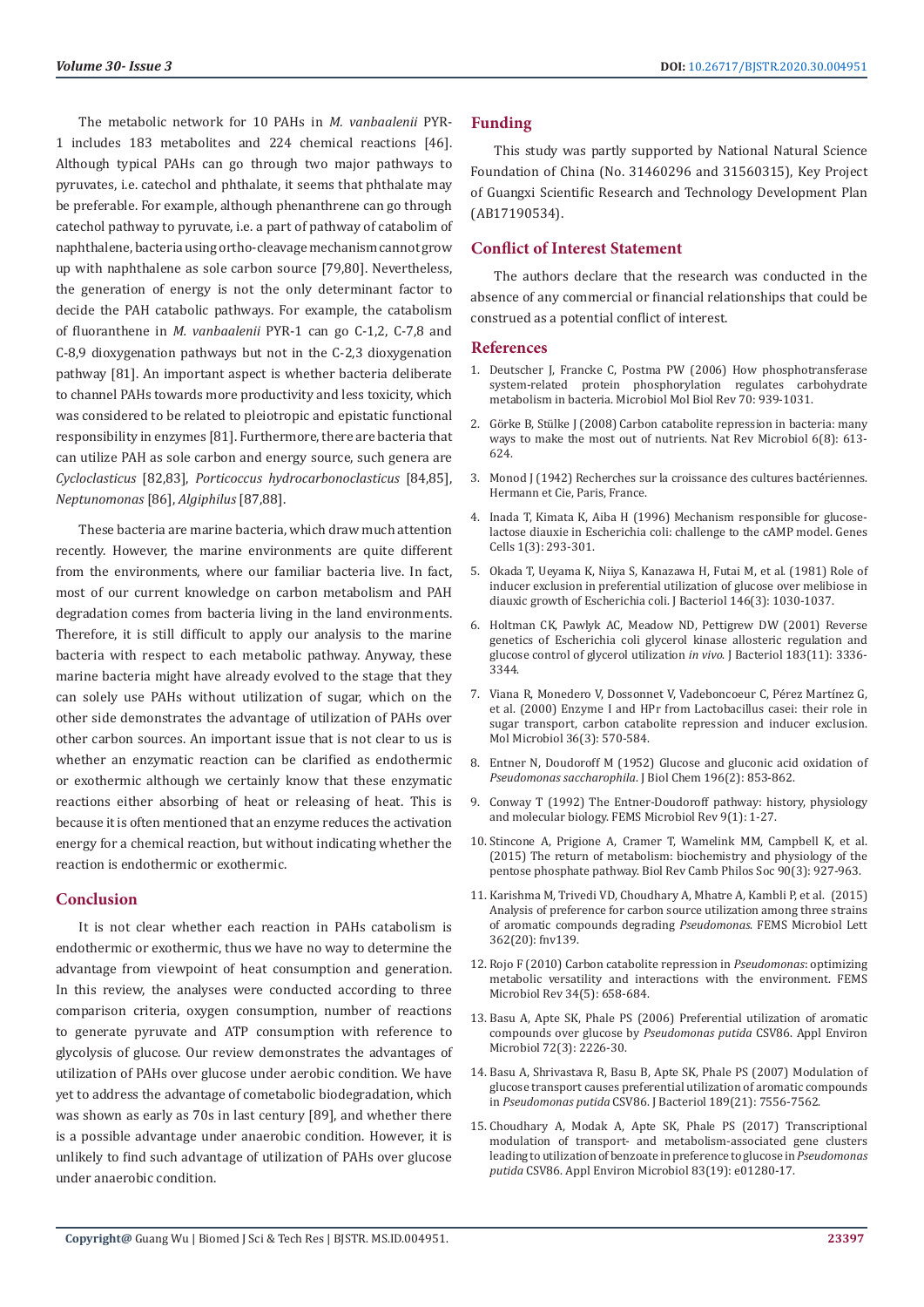- 16. [Peng RH, Xiong AS, Xue Y, Fu XY, Gao F, et al. \(2008\) Microbial](https://pubmed.ncbi.nlm.nih.gov/18662317/)  [biodegradation of polyaromatic hydrocarbons. FEMS Microbiol Rev](https://pubmed.ncbi.nlm.nih.gov/18662317/)  [32\(6\): 927-955.](https://pubmed.ncbi.nlm.nih.gov/18662317/)
- 17. [Yan S, Wu G \(2017\) Reorganization of gene network for degradation of](https://www.ncbi.nlm.nih.gov/pmc/articles/PMC5655620/)  [polycyclic aromatic hydrocarbons \(PAHs\) in](https://www.ncbi.nlm.nih.gov/pmc/articles/PMC5655620/) *Pseudomonas aeruginosa* [PAO1 under several conditions. J Appl Genet 58\(4\): 545-563.](https://www.ncbi.nlm.nih.gov/pmc/articles/PMC5655620/)
- 18. Yan S, Wu G (2020) Uptake of polycyclic aromatic hydrocarbons in bacteria. Advances in Microbiology 10.
- 19. [Wick LY, Munain ARD, Springael D, Harms H \(2002\) Responses of](https://pubmed.ncbi.nlm.nih.gov/11935191/)  *Mycobacterium sp*[. LB501T to the low bioavailability of solid anthracene.](https://pubmed.ncbi.nlm.nih.gov/11935191/)  [Appl Microbiol Biotechnol 58\(3\): 378-385.](https://pubmed.ncbi.nlm.nih.gov/11935191/)
- 20. [Churchill SA, Harper JP, Churchill PF \(1999\) Isolation and characterization](https://www.ncbi.nlm.nih.gov/pmc/articles/PMC91060/)  of a *Mycobacterium species* [capable of degrading three- and four-ring](https://www.ncbi.nlm.nih.gov/pmc/articles/PMC91060/)  [aromatic and aliphatic hydrocarbons. Appl Environ Microbiol 65\(2\):](https://www.ncbi.nlm.nih.gov/pmc/articles/PMC91060/)  [549-552.](https://www.ncbi.nlm.nih.gov/pmc/articles/PMC91060/)
- 21. [Sander LC, Wise SA \(2011\) Polycyclic aromatic hydrocarbon structure](https://www.govinfo.gov/content/pkg/GOVPUB-C13-5b60d97e62e50f471199f68208b04838/pdf/GOVPUB-C13-5b60d97e62e50f471199f68208b04838.pdf)  [index. NIST Special Publication 922, National Institute of Standards](https://www.govinfo.gov/content/pkg/GOVPUB-C13-5b60d97e62e50f471199f68208b04838/pdf/GOVPUB-C13-5b60d97e62e50f471199f68208b04838.pdf)  [and Technology, United Sates Department of Commerce Technology](https://www.govinfo.gov/content/pkg/GOVPUB-C13-5b60d97e62e50f471199f68208b04838/pdf/GOVPUB-C13-5b60d97e62e50f471199f68208b04838.pdf)  [Administration, Gaithersburg, MD 20899-0001.](https://www.govinfo.gov/content/pkg/GOVPUB-C13-5b60d97e62e50f471199f68208b04838/pdf/GOVPUB-C13-5b60d97e62e50f471199f68208b04838.pdf)
- 22. [Seo JS, Keum YS, Li QX \(2009\) Bacterial degradation of aromatic](https://www.ncbi.nlm.nih.gov/pmc/articles/PMC2672333/)  [compounds. Int J Environ Res Public Health 6\(1\): 278-309.](https://www.ncbi.nlm.nih.gov/pmc/articles/PMC2672333/)
- 23. [Fritzsche C \(1994\) Degradation of pyrene at low defined oxygen](https://www.ncbi.nlm.nih.gov/pmc/articles/PMC201540/)  concentrations by a *Mycobacterium sp*[. Appl Environ Microbiol 60\(5\):](https://www.ncbi.nlm.nih.gov/pmc/articles/PMC201540/)  [1687-1689.](https://www.ncbi.nlm.nih.gov/pmc/articles/PMC201540/)
- 24. [Schobert M, Jahn D \(2010\) Anaerobic physiology of](https://pubmed.ncbi.nlm.nih.gov/20951638/) *Pseudomonas aeruginosa* [in the cystic fibrosis lung. Int J Med Microbiol 300\(8\): 549-](https://pubmed.ncbi.nlm.nih.gov/20951638/) [556.](https://pubmed.ncbi.nlm.nih.gov/20951638/)
- 25. [Ucker DS, Signer ER \(1978\) Catabolite-repression-like phenomenon in](https://www.ncbi.nlm.nih.gov/pmc/articles/PMC218559/)  *Rhizobium* [meliloti. J Bacteriol 136\(3\): 1197-1200.](https://www.ncbi.nlm.nih.gov/pmc/articles/PMC218559/)
- 26. [Bringhurst RM, Gage DJ \(2002\) Control of inducer accumulation plays](https://www.ncbi.nlm.nih.gov/pmc/articles/PMC135350/)  [a key role in succinate-mediated catabolite repression in](https://www.ncbi.nlm.nih.gov/pmc/articles/PMC135350/) *Sinorhizobium meliloti*[. J Bacteriol 184\(19\): 5385-5392.](https://www.ncbi.nlm.nih.gov/pmc/articles/PMC135350/)
- 27. [Collier DN, Hager PW, Phibbs PVJr \(1996\) Catabolite repression control](https://pubmed.ncbi.nlm.nih.gov/9084769/)  [in the pseudomonads. Res Microbiol 147\(6-7\): 551-561.](https://pubmed.ncbi.nlm.nih.gov/9084769/)
- 28. [Hester KL, Lehman J, Najar F, Song L, Roe BA, et al. \(2000\) Crc is involved](https://pubmed.ncbi.nlm.nih.gov/10648542/)  [in catabolite repression control of the bkd operons of](https://pubmed.ncbi.nlm.nih.gov/10648542/) *Pseudomonas putida* and *Pseudomonas aeruginosa*[. J Bacteriol 182\(4\): 1144-1149.](https://pubmed.ncbi.nlm.nih.gov/10648542/)
- 29. [Hester KL, Madhusudhan KT, Sokatch JR \(2000\) Catabolite repression](https://www.ncbi.nlm.nih.gov/pmc/articles/PMC94393/)  [control by Crc in 2xYT medium is mediated by posttranscriptional](https://www.ncbi.nlm.nih.gov/pmc/articles/PMC94393/)  [regulation of bkdR expression in](https://www.ncbi.nlm.nih.gov/pmc/articles/PMC94393/) *Pseudomonas putida*. J Bacteriol [182\(4\): 1150-1153.](https://www.ncbi.nlm.nih.gov/pmc/articles/PMC94393/)
- 30. [Yuste L, Rojo F \(2001\) Role of the crc gene in catabolic repression of](https://www.ncbi.nlm.nih.gov/pmc/articles/PMC100097/)  the *Pseudomonas putida* [GPo1 alkane degradation pathway. J Bacteriol](https://www.ncbi.nlm.nih.gov/pmc/articles/PMC100097/)  [183\(21\): 6197-6206.](https://www.ncbi.nlm.nih.gov/pmc/articles/PMC100097/)
- 31. [Morales G, Linares JF, Beloso A, Albar JP, Martínez JL, et al. \(2004\) The](https://pubmed.ncbi.nlm.nih.gov/14973036/)  *Pseudomonas putida* [Crc global regulator controls the expression of](https://pubmed.ncbi.nlm.nih.gov/14973036/)  [genes from several chromosomal catabolic pathways for aromatic](https://pubmed.ncbi.nlm.nih.gov/14973036/)  [compounds. J Bacteriol 186\(5\): 1337-1344.](https://pubmed.ncbi.nlm.nih.gov/14973036/)
- 32. [Aranda Olmedo I, Ramos JL, Marqués S \(2005\) Integration of signals](https://www.ncbi.nlm.nih.gov/pmc/articles/PMC1183334/)  [through Crc and PtsN in catabolite repression of](https://www.ncbi.nlm.nih.gov/pmc/articles/PMC1183334/) *Pseudomonas putida* [TOL plasmid pWW0. Appl Environ Microbiol 71\(8\): 4191-4198.](https://www.ncbi.nlm.nih.gov/pmc/articles/PMC1183334/)
- 33. [Ruiz Manzano A, Yuste L, Rojo F \(2005\) Levels and activity of the](https://www.ncbi.nlm.nih.gov/pmc/articles/PMC1112034/)  *Pseudomonas putida* [global regulatory protein Crc vary according to](https://www.ncbi.nlm.nih.gov/pmc/articles/PMC1112034/)  growth conditions. J Bacteriol  $187(11)$ : 3678-3686.
- 34. [Spain JC \(1995\) Biodegradation of nitroaromatic compounds. Annu Rev](https://pubmed.ncbi.nlm.nih.gov/8561470/)  [Microbiol 49: 523-555.](https://pubmed.ncbi.nlm.nih.gov/8561470/)
- 35. [Dunwell JM, Culham A, Carter CE, Sosa Aguirre CR, Goodenough PW](https://pubmed.ncbi.nlm.nih.gov/11738598/)  [\(2001\) Evolution of functional diversity in the cupin superfamily Trends.](https://pubmed.ncbi.nlm.nih.gov/11738598/)  [Biochem Sci 26\(12\): 740-746.](https://pubmed.ncbi.nlm.nih.gov/11738598/)
- 36. [Khuri S, Bakker FT, Dunwell JM \(2001\) Phylogeny, function, and evolution](https://pubmed.ncbi.nlm.nih.gov/11264412/) [of the cupins, a structurally conserved, functionally diverse superfamily](https://pubmed.ncbi.nlm.nih.gov/11264412/) [of proteins. Mol Biol Evol 18\(4\): 593-605.](https://pubmed.ncbi.nlm.nih.gov/11264412/)
- 37. [Porter RK, Brand MD \(1995\) Mitochondrial proton conductance and](https://www.ncbi.nlm.nih.gov/pmc/articles/PMC1135905/) [H+/O ratio are independent of electron transport rate in isolated](https://www.ncbi.nlm.nih.gov/pmc/articles/PMC1135905/) [hepatocytes. Biochem J 310\(Pt 2\):379-382.](https://www.ncbi.nlm.nih.gov/pmc/articles/PMC1135905/)
- 38. [Denome SA, Stanley DC, Olson ES, Young KD \(1993\) Metabolism of](https://pubmed.ncbi.nlm.nih.gov/8226631/) [dibenzothiophene and naphthalene in](https://pubmed.ncbi.nlm.nih.gov/8226631/) *Pseudomonas* strains: Complete [DNA sequence of an upper naphthalene catabolic pathway. J Bacteriol](https://pubmed.ncbi.nlm.nih.gov/8226631/) [175\(21\): 6890-6901.](https://pubmed.ncbi.nlm.nih.gov/8226631/)
- 39. [Kiyohara H, Torigoe S, Kaida N, Asaki T, Iida T, et al. \(1994\) Cloning](https://www.ncbi.nlm.nih.gov/pmc/articles/PMC205370/) [and characterization of a chromosomal gene cluster, pah, that encodes](https://www.ncbi.nlm.nih.gov/pmc/articles/PMC205370/) [the upper pathway for phenanthrene and naphthalene utilization by](https://www.ncbi.nlm.nih.gov/pmc/articles/PMC205370/) *Pseudomonas putida* [OUS82. J Bacteriol 176\(8\): 2439-2443.](https://www.ncbi.nlm.nih.gov/pmc/articles/PMC205370/)
- 40. [Auger RL, Jacobson AM, Domach MM \(1995\) Effect of nonionic surfactant](https://www.sciencedirect.com/science/article/abs/pii/030438949500038V) [addition on bacterial metabolism of naphthalene: Assessment of toxicity](https://www.sciencedirect.com/science/article/abs/pii/030438949500038V) [and overflow metabolism potential. J Hazard Mater 43\(3\): 263-272.](https://www.sciencedirect.com/science/article/abs/pii/030438949500038V)
- 41. [Goyal AK, Zylstra GJ \(1997\) Genetics of naphthalene and phenanthrene](https://pubmed.ncbi.nlm.nih.gov/9451837/) [degradation by Comamonas testosterone. J Ind Microbiol Biotechnol](https://pubmed.ncbi.nlm.nih.gov/9451837/) [19\(5-6\): 401-407.](https://pubmed.ncbi.nlm.nih.gov/9451837/)
- 42. [Baboshin M, Akimov V, Baskunov B, Born TL, Khan SU, et al. \(2008\)](https://pubmed.ncbi.nlm.nih.gov/17957485/) [Conversion of polycyclic aromatic hydrocarbons by Sphingomonas sp.](https://pubmed.ncbi.nlm.nih.gov/17957485/) [VKM B-2434. Biodegradation 19\(4\): 567-576.](https://pubmed.ncbi.nlm.nih.gov/17957485/)
- 43. [Heitkamp MA, Freeman JP, Miller DW, Cerniglia CE \(1988\) Pyrene](https://www.ncbi.nlm.nih.gov/pmc/articles/PMC204314/) degradation by a *Mycobacterium sp*[.: Identification of ring oxidation and](https://www.ncbi.nlm.nih.gov/pmc/articles/PMC204314/) [ring fission products. Appl Environ Microbiol 54\(10\): 2556-2565.](https://www.ncbi.nlm.nih.gov/pmc/articles/PMC204314/)
- 44. [Cerniglia CE \(1992\) Biodegradation of polycyclic aromatic hydrocarbons.](https://link.springer.com/article/10.1007/BF00129093) [Biodegradation 3: 351-368.](https://link.springer.com/article/10.1007/BF00129093)
- 45. [Kim YH, Moody JD, Freeman JP, Engesser KH, Cerniglia CE \(2004\)](https://link.springer.com/article/10.1007/s10295-004-0178-x?shared-article-renderer) [Evidence for the existence of PAH-quinone reductase and catechol-O](https://link.springer.com/article/10.1007/s10295-004-0178-x?shared-article-renderer)methyltransferase in *[Mycobacterium vanbaalenii](https://link.springer.com/article/10.1007/s10295-004-0178-x?shared-article-renderer)* PYR-1. J Ind Microbiol [Biotechnol 31: 507-516.](https://link.springer.com/article/10.1007/s10295-004-0178-x?shared-article-renderer)
- 46. [Kweon O, Kim SJ, Holland RD, Chen H, Kim DW, et al. \(2011\) Polycyclic](https://europepmc.org/article/med/21725022) [aromatic hydrocarbon-metabolic network in](https://europepmc.org/article/med/21725022) *Mycobacterium vanbaalenii* [PYR-1. J Bacteriol 193\(17\): 4326-4337.](https://europepmc.org/article/med/21725022)
- 47. [Simon MJ, Osslund TD, Saunders R, Ensley BD, Suggs S, et al. \(1993\)](https://pubmed.ncbi.nlm.nih.gov/8486285/) [Sequences of genes encoding naphthalene dioxygenase in](https://pubmed.ncbi.nlm.nih.gov/8486285/) *Pseudomonas putida* [strains G7 and NCIB 9816-4. Gene 127\(1\): 31-37.](https://pubmed.ncbi.nlm.nih.gov/8486285/)
- 48. [Goyal AK, Zylstra GJ \(1996\) Molecular cloning of novel genes for polycyclic](https://pubmed.ncbi.nlm.nih.gov/8572701/) [aromatic hydrocarbon degradation from Comamonas testosteroni GZ39.](https://pubmed.ncbi.nlm.nih.gov/8572701/) [Appl Environ Microbiol 62\(1\): 230-236.](https://pubmed.ncbi.nlm.nih.gov/8572701/)
- 49. [Boldrin B, Tiehm A, Fritzsche C \(1993\) Degradation of phenanthrene,](https://www.ncbi.nlm.nih.gov/pmc/articles/PMC182183/) [fluorene, fluoranthene, and pyrene by a](https://www.ncbi.nlm.nih.gov/pmc/articles/PMC182183/) *Mycobacterium sp*. Appl Environ [Microbiol 59\(6\): 1927-1930.](https://www.ncbi.nlm.nih.gov/pmc/articles/PMC182183/)
- 50. [Monna L, Omori T, Kodama T \(1993\) Microbial degradation of](https://pubmed.ncbi.nlm.nih.gov/8439154/) [dibenzofuran fluorene and dibenzo-p-dioxin by Staphylococcus](https://pubmed.ncbi.nlm.nih.gov/8439154/) [auriculans DBF63. Appl Environ Microbiol 59\(1\): 285-289.](https://pubmed.ncbi.nlm.nih.gov/8439154/)
- 51. [Grifoll M, Selifonov SA, Chapman PJ \(1995\) Transformation of substituted](https://www.ncbi.nlm.nih.gov/pmc/articles/PMC1388586/) [fluorenes and fluorene analogs by Pseudomonas sp. strain F274. Appl](https://www.ncbi.nlm.nih.gov/pmc/articles/PMC1388586/) [Environ Microbiol 61\(9\): 3490-3493.](https://www.ncbi.nlm.nih.gov/pmc/articles/PMC1388586/)
- 52. [Casellas M, Grifoll M, Bayona JM, Solanas AM \(1997\) New metabolites](https://www.ncbi.nlm.nih.gov/pmc/articles/PMC168377/) [in the degradation of fluorene by Arthrobacter sp. strain F101. Appl](https://www.ncbi.nlm.nih.gov/pmc/articles/PMC168377/) [Environ Microbiol 63\(3\): 819-826.](https://www.ncbi.nlm.nih.gov/pmc/articles/PMC168377/)
- 53. [Wattiau P, Bastiaens L, Van Herwijnen R, Daal L, Parsons JR, et al. \(2001\)](https://pubmed.ncbi.nlm.nih.gov/11766961/) Fluorene degradation by *Sphingomonas* [sp. LB126 proceeds through](https://pubmed.ncbi.nlm.nih.gov/11766961/) [protocatechuic acid: a genetic analysis. Res Microbiol 152\(10\): 861-872.](https://pubmed.ncbi.nlm.nih.gov/11766961/)
- 54. [Patel TR, Gibson DT \(1974\) Purification and propeties of \(plus\)-cis](https://europepmc.org/article/med/4369091)[naphthalene dihydrodiol dehydrogenase of](https://europepmc.org/article/med/4369091) *Pseudomonas putida*. J [Bacteriol 119\(3\): 879-888.](https://europepmc.org/article/med/4369091)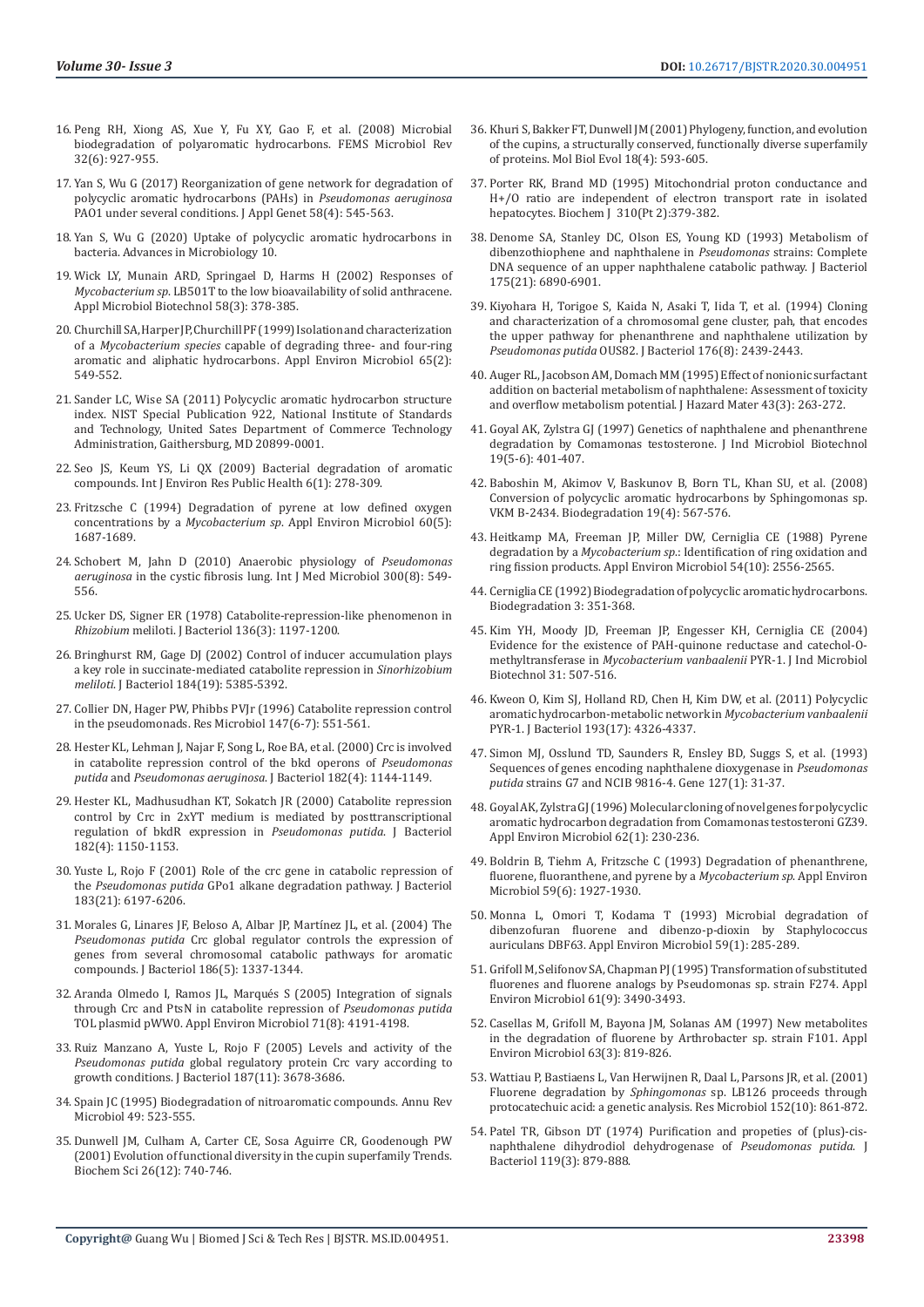- 55. [Axcell BC, Geary PJ \(1973\) The metabolism of benzene by](https://www.ncbi.nlm.nih.gov/pmc/articles/PMC1166042/)  [bacteria Purification and some properties of the enzyme cis-1,2](https://www.ncbi.nlm.nih.gov/pmc/articles/PMC1166042/) [dihydroxycyclohexa-3,5-diene \(nicotinamide adenine dinucleotide\)](https://www.ncbi.nlm.nih.gov/pmc/articles/PMC1166042/)  [oxidoreductase \(cis-benzene glycol dehydrogenase\). Biochem J 136\(4\):](https://www.ncbi.nlm.nih.gov/pmc/articles/PMC1166042/)  [927-934.](https://www.ncbi.nlm.nih.gov/pmc/articles/PMC1166042/)
- 56. [Jouanneau Y, Meyer C, Jakoncic J, Stojanoff V, Gaillard J \(2006\)](https://pubmed.ncbi.nlm.nih.gov/17014090/)  [Characterization of a naphthalene dioxygenase endowed with an](https://pubmed.ncbi.nlm.nih.gov/17014090/)  [exceptionally broad substrate specificity toward polycyclic aromatic](https://pubmed.ncbi.nlm.nih.gov/17014090/)  [hydrocarbons. Biochemistry 45\(40\): 12380-12391.](https://pubmed.ncbi.nlm.nih.gov/17014090/)
- 57. [Kim YH, Freeman JP \(2005\) Effects of pH on the degradation of](https://pubmed.ncbi.nlm.nih.gov/15592827/)  phenanthrene and pyrene by *[Mycobacterium vanbaalenii](https://pubmed.ncbi.nlm.nih.gov/15592827/)* PYR-1. Appl [Microbiol Biotechnol 67\(2\): 275-285.](https://pubmed.ncbi.nlm.nih.gov/15592827/)
- 58. [Seo JS, Keum YS, Hu Y, Lee SE, Li QX \(2006\) Phenanthrene degradation](https://pubmed.ncbi.nlm.nih.gov/16777186/)  in *Arthrobacter sp*[. P1-1: Initial 1,2- 3,4- and 9,10-dioxygenation and](https://pubmed.ncbi.nlm.nih.gov/16777186/)  [meta- and ortho-cleavages of naphthalene-1,2-diol after its formation](https://pubmed.ncbi.nlm.nih.gov/16777186/)  [from naphthalene-1,2-dicarboxylic acid and hydroxyl naphthoic acids.](https://pubmed.ncbi.nlm.nih.gov/16777186/)  [Chemosphere 65\(11\): 2388-2394.](https://pubmed.ncbi.nlm.nih.gov/16777186/)
- 59. [Pagnout C, Frache G, Poupin P, Maunit B, Muller JF, et al. \(2007\)](https://pubmed.ncbi.nlm.nih.gov/17258432/)  [Isolation and characterization of a gene cluster in PAH degradation](https://pubmed.ncbi.nlm.nih.gov/17258432/)  in *Mycobacterium sp*[. strain SNP11: Expression in Mycobacterium](https://pubmed.ncbi.nlm.nih.gov/17258432/)  [smegmatis mc\(2\)155. Res Microbiol 158\(2\): 175-186.](https://pubmed.ncbi.nlm.nih.gov/17258432/)
- 60. [Seo JS, Keum YS, Hu Y, Lee SE, Li QX \(2007\) Degradation of phenanthrene](https://pubmed.ncbi.nlm.nih.gov/16491303/)  [by Burkholderia sp. C3: Initial 1,2- and 3,4-dioxygenation and meta- and](https://pubmed.ncbi.nlm.nih.gov/16491303/)  [ortho-cleavages of naphthalene-1,2-diol. Biodegradation 18\(1\): 123-](https://pubmed.ncbi.nlm.nih.gov/16491303/) [131.](https://pubmed.ncbi.nlm.nih.gov/16491303/)
- 61. [Boll M, Fuchs G, Heider J \(2002\) Anaerobic oxidation of aromatic](https://pubmed.ncbi.nlm.nih.gov/12413544/)  [compounds and hydrocarbons. Curr Opin Chem Biol 6\(5\): 604-611.](https://pubmed.ncbi.nlm.nih.gov/12413544/)
- 62. [Habe H, Chung JS, Kato H, Ayabe Y, Kasuga K, et al. \(2004\) Characterization](https://www.ncbi.nlm.nih.gov/pmc/articles/PMC516849/)  [of the upper pathway genes for fluorene metabolism in](https://www.ncbi.nlm.nih.gov/pmc/articles/PMC516849/) *Terrabacter sp.*  [strain DBF63. J Bacteriol 186\(17\): 5938-5944.](https://www.ncbi.nlm.nih.gov/pmc/articles/PMC516849/)
- 63. [Kanehisa M, Furumichi M, Tanabe M, Sato Y, Morishima K \(2017\) KEGG:](https://pubmed.ncbi.nlm.nih.gov/27899662/)  [new perspectives on genomes, pathways, diseases and drugs. Nucleic](https://pubmed.ncbi.nlm.nih.gov/27899662/)  [Acids Res 45\(D1\): D353-D361.](https://pubmed.ncbi.nlm.nih.gov/27899662/)
- 64. [Vila J, López Z, Sabate J, Minguillon C, Solanas AM, et al. \(2001\)](https://www.ncbi.nlm.nih.gov/pmc/articles/PMC93335/)  [Identification of a novel metabolite in the degradation of pyrene by](https://www.ncbi.nlm.nih.gov/pmc/articles/PMC93335/)  *Mycobacterium sp.* [strain AP1: actions of the isolate on two- and three](https://www.ncbi.nlm.nih.gov/pmc/articles/PMC93335/)[ring polycyclic aromatic hydrocarbons. Appl Environ Microbiol 67:](https://www.ncbi.nlm.nih.gov/pmc/articles/PMC93335/)  [5497-5505.](https://www.ncbi.nlm.nih.gov/pmc/articles/PMC93335/)
- 65. [Van der Meer JR, de Vos WM, Harayama S, Zehnder AJB \(1992\) Molecular](https://pubmed.ncbi.nlm.nih.gov/1480115/)  [mechanisms of genetic adaptation to xenobiotic compounds. Microbiol](https://pubmed.ncbi.nlm.nih.gov/1480115/)  [Rev 56\(4\): 677-694.](https://pubmed.ncbi.nlm.nih.gov/1480115/)
- 66. [Heitkamp MA, Cerniglia CE \(1989\) Polycyclic aromatic hydrocarbon](https://www.ncbi.nlm.nih.gov/pmc/articles/PMC202989/)  degradation by a *Mycobacterium sp*[. in microcosm containing sediment](https://www.ncbi.nlm.nih.gov/pmc/articles/PMC202989/)  [and water from a pristine ecosystem. Appl Environ Microbiol 55\(8\):](https://www.ncbi.nlm.nih.gov/pmc/articles/PMC202989/)  [1968-1973.](https://www.ncbi.nlm.nih.gov/pmc/articles/PMC202989/)
- 67. [Grosser RJ, Warshawsky D, Vestal JR \(1991\) Indigenous and enhanced](https://www.ncbi.nlm.nih.gov/pmc/articles/PMC183997/)  [mineralization of pyrene, benzo\[a\]pyrene, and carbazole in soils. Appl](https://www.ncbi.nlm.nih.gov/pmc/articles/PMC183997/)  [Environ Microbiol 57\(12\): 3462-3469.](https://www.ncbi.nlm.nih.gov/pmc/articles/PMC183997/)
- 68. [Schneider J, Grosser R, Jayasimhulu K, Xue W, Warshawsky D \(1996\)](https://www.ncbi.nlm.nih.gov/pmc/articles/PMC167768/)  Degradation of pyrene benz $\lceil \alpha \rceil$ anthracene and benzo $\lceil \alpha \rceil$ pyrene by *Mycobacterium sp*[. strain RJGII-135, isolated from a former coal](https://www.ncbi.nlm.nih.gov/pmc/articles/PMC167768/)  [gasification site. Appl Environ Microbiol 62\(1\): 13-19.](https://www.ncbi.nlm.nih.gov/pmc/articles/PMC167768/)
- 69. [Ye D, Siddiqi MA, Maccubbin AE, Kumar S, Sikka HC \(1996\) Degradation](https://pubs.acs.org/doi/10.1021/es9501878)  [of polynuclear aromatic hydrocarbons by](https://pubs.acs.org/doi/10.1021/es9501878) *Sphingomonas paucimobilis*. [Environ Sci Technol 30\(1\): 136-142.](https://pubs.acs.org/doi/10.1021/es9501878)
- 70. [Gibson DT, Mahadevan V, Jerina DM, Yogi H, Yeh HJ \(1975\) Oxidation](https://ui.adsabs.harvard.edu/abs/1975Sci...189..295G/abstract)  [of the carcinogens benzo\[α\]pyrene and benzo\[α\]anthracene to](https://ui.adsabs.harvard.edu/abs/1975Sci...189..295G/abstract)  [dihydrodiols by a bacterium. Science 189\(4199\): 295-297.](https://ui.adsabs.harvard.edu/abs/1975Sci...189..295G/abstract)
- 71. [Juhasz AL, Stanley GA, Britz ML \(2000\) Microbial degradation](https://pubmed.ncbi.nlm.nih.gov/10792670/)  [and detoxification of high molecular weight polycyclic aromatic](https://pubmed.ncbi.nlm.nih.gov/10792670/)

hydrocarbons by *[Stenotrophomonas maltophilia](https://pubmed.ncbi.nlm.nih.gov/10792670/)* strain VUN 10,003. Lett [Appl Microbiol 30\(5\): 396-401.](https://pubmed.ncbi.nlm.nih.gov/10792670/)

- 72. [Juhasz AL, Stanley GA, Britz ML \(2002\) Metabolite repression inhibits](https://pubmed.ncbi.nlm.nih.gov/12074057/) [degradation of benzo\[α\]pyrene and dibenz\[a,h\]anthracene by](https://pubmed.ncbi.nlm.nih.gov/12074057/) [Stenotrophomonas maltophilia VUN 10,003. J Ind Microbiol Biotechnol](https://pubmed.ncbi.nlm.nih.gov/12074057/) [28\(2\): 88-96.](https://pubmed.ncbi.nlm.nih.gov/12074057/)
- 73. [Mahaffey WR, Gibson DT, Cerniglia CE \(1988\) Bacterial oxidation of](https://www.ncbi.nlm.nih.gov/pmc/articles/PMC204275/) [chemical carcinogens: formation of polycyclic aromatic acids from](https://www.ncbi.nlm.nih.gov/pmc/articles/PMC204275/) [benz\[α\]anthracene. Appl Environ Microbiol 54\(10\): 2415-2423.](https://www.ncbi.nlm.nih.gov/pmc/articles/PMC204275/)
- 74. [Moody JD, Freeman JP, Fu PP, Cerniglia CE \(2004\) Degradation of](https://www.ncbi.nlm.nih.gov/pmc/articles/PMC321301/) benzo[α]pyrene by *Mycobacterium vanbaalenii* PYR-1. Appl Environ [Microbiol 70\(1\): 340-345.](https://www.ncbi.nlm.nih.gov/pmc/articles/PMC321301/)
- 75. [Cebron A, Norini MP, Beguiristain T, Leyval C \(2008\) Real-Time PCR](https://pubmed.ncbi.nlm.nih.gov/18329116/) [quantification of PAH-ring hydroxylating dioxygenase \(PAH-RHDα\)](https://pubmed.ncbi.nlm.nih.gov/18329116/) [genes from Gram positive and Gram negative bacteria in soil and](https://pubmed.ncbi.nlm.nih.gov/18329116/) [sediment samples. J Microbiol Methods 73: 148-159.](https://pubmed.ncbi.nlm.nih.gov/18329116/)
- 76. [Lozada N, Mercadal JPR, Guerrero LD, Marzio WDD, Ferrero MA, et al.](https://bmcmicrobiol.biomedcentral.com/articles/10.1186/1471-2180-8-50) [\(2008\) Novel aromatic ring-hydroxylating dioxygenase genes from](https://bmcmicrobiol.biomedcentral.com/articles/10.1186/1471-2180-8-50) [coastal marine sediments of Patagonia. BMC Microbiol 8: 50.](https://bmcmicrobiol.biomedcentral.com/articles/10.1186/1471-2180-8-50)
- 77. [Rentz JA, Alvarez PJJ, Schnoor JL \(2008\) Benzo\[α\]pyrene degradation by](https://pubmed.ncbi.nlm.nih.gov/17482734/) [Sphingomonas yanoikuyae JAR02. Environ Pollut 151\(3\): 669-677.](https://pubmed.ncbi.nlm.nih.gov/17482734/)
- 78. [Kweon O, Kim SJ, Jones RC, Freeman JP, Adjei MD, et al. \(2007\) A](https://jb.asm.org/content/189/13/4635) [polyomic approach to elucidate the fluoranthene-degradative pathway](https://jb.asm.org/content/189/13/4635) in *Mycobacterium vanbaalenii* [PYR-1. J Bacteriol 189: 4635-4647.](https://jb.asm.org/content/189/13/4635)
- 79. [Keum YS, Seo JS, Hu Y, Li QX \(2005\) Degradation pathways of](https://pubmed.ncbi.nlm.nih.gov/16317542/) phenanthrene by *Sinorhizobium sp.* [C4. Appl Microbiol Biotechnol 71\(6\):](https://pubmed.ncbi.nlm.nih.gov/16317542/) [935-941.](https://pubmed.ncbi.nlm.nih.gov/16317542/)
- 80. Xia Y, Min H, Rao G, Lv Z, Liu J, et al. (2005) Isolation and characterization of phenanthrene-degrading *Sphingomonas paucimobilis* strain ZX4. Biodegradation 16: 393-402.
- 81. [Kweon O, Kim SJ, Kim DW, Kim JM, Kim HL, et al. \(2014\) Pleiotropic](https://pubmed.ncbi.nlm.nih.gov/25070740/) [and epistatic behavior of a ring-hydroxylating oxygenase system](https://pubmed.ncbi.nlm.nih.gov/25070740/) [in the polycyclic aromatic hydrocarbon metabolic network from](https://pubmed.ncbi.nlm.nih.gov/25070740/) *Mycobacterium vanbaalenii* [PYR-1. J Bacteriol 196\(19\): 3503-3515.](https://pubmed.ncbi.nlm.nih.gov/25070740/)
- 82. [Dyksterhouse SE, Gray JP, Herwig RP, Lara JC, Staley JT \(1995\)](https://pubmed.ncbi.nlm.nih.gov/7857792/) *Cycloclasticus pugetii* [gen. nov., sp. Nov., an aromatic hydrocarbon](https://pubmed.ncbi.nlm.nih.gov/7857792/)[degrading bacterium from marine sediments. Int J Syst Bacteriol 45\(1\):](https://pubmed.ncbi.nlm.nih.gov/7857792/) [116-123.](https://pubmed.ncbi.nlm.nih.gov/7857792/)
- 83. Wang B, Lai Q, Cui Z, Tan T, Shao Z (2008) A pyrene-degrading consortium from deep-sea sediment of the west pacific and its key member *Cycloclasticus sp*. P1. Environ Microbiol 10(8): 1948-1963.
- 84. [Gutierrez T, Nichols PD, Whitman WB, Aitken MD \(2012\)](https://www.ncbi.nlm.nih.gov/pmc/articles/PMC3264135/) *Porticoccus hydrocarbonoclasticus* [sp. Nov., an aromatic hydrocarbon-degrading](https://www.ncbi.nlm.nih.gov/pmc/articles/PMC3264135/) [bacterium identified in laboratory cultures of marine phytoplankton.](https://www.ncbi.nlm.nih.gov/pmc/articles/PMC3264135/) [Appl Environ Microbiol 78\(3\): 628-337.](https://www.ncbi.nlm.nih.gov/pmc/articles/PMC3264135/)
- 85. [Gutierrez T, Whitman WB, Huntemann M, Copeland A, Chen A, et al.](https://www.ncbi.nlm.nih.gov/pmc/articles/PMC4472908/) (2015) Genome sequence of *[Porticoccus hydrocarbonoclasticus](https://www.ncbi.nlm.nih.gov/pmc/articles/PMC4472908/)* strain [MCTG13d, an obligate polycyclic aromatic hydrocarbon-degrading](https://www.ncbi.nlm.nih.gov/pmc/articles/PMC4472908/) [bacterium associated with marine eukaryotic phytoplankton. Genome](https://www.ncbi.nlm.nih.gov/pmc/articles/PMC4472908/) [Announc 3\(3\): e00672- e000715.](https://www.ncbi.nlm.nih.gov/pmc/articles/PMC4472908/)
- 86. [Hedlund BP, Geiselbrecht AD, Bair TJ, Staley JT \(1999\) Polycyclic aromatic](https://www.ncbi.nlm.nih.gov/pmc/articles/PMC91009/) [hydrocarbon degradation by a new marine bacterium,](https://www.ncbi.nlm.nih.gov/pmc/articles/PMC91009/) *Neptunomonas naphthovorans* [gen. nov., sp. nov. Appl Environ Microbiol 65\(1\): 251-259.](https://www.ncbi.nlm.nih.gov/pmc/articles/PMC91009/)
- 87. [Thompson HF, Lesaulnier C, Pelikan C, Gutierrez T \(2018\) Visualisation](https://europepmc.org/article/med/30063956) [of the obligate hydrocarbonoclastic bacteria](https://europepmc.org/article/med/30063956) *Polycyclovorans algicola* and *Algiphilus aromaticivorans* [in co-cultures with micro-algae by](https://europepmc.org/article/med/30063956) [CARD-FISH. J Microbiol Methods 152: 73-79.](https://europepmc.org/article/med/30063956)
- 88. [Gutierrez T, Green DH, Whitman WB, Nichols PD, Semple KT, et al. \(2012\)](https://pubmed.ncbi.nlm.nih.gov/22228670/) [Algiphilus aromaticivorans gen. nov., sp. Nov., an aromatic hydrocarbon-](https://pubmed.ncbi.nlm.nih.gov/22228670/)